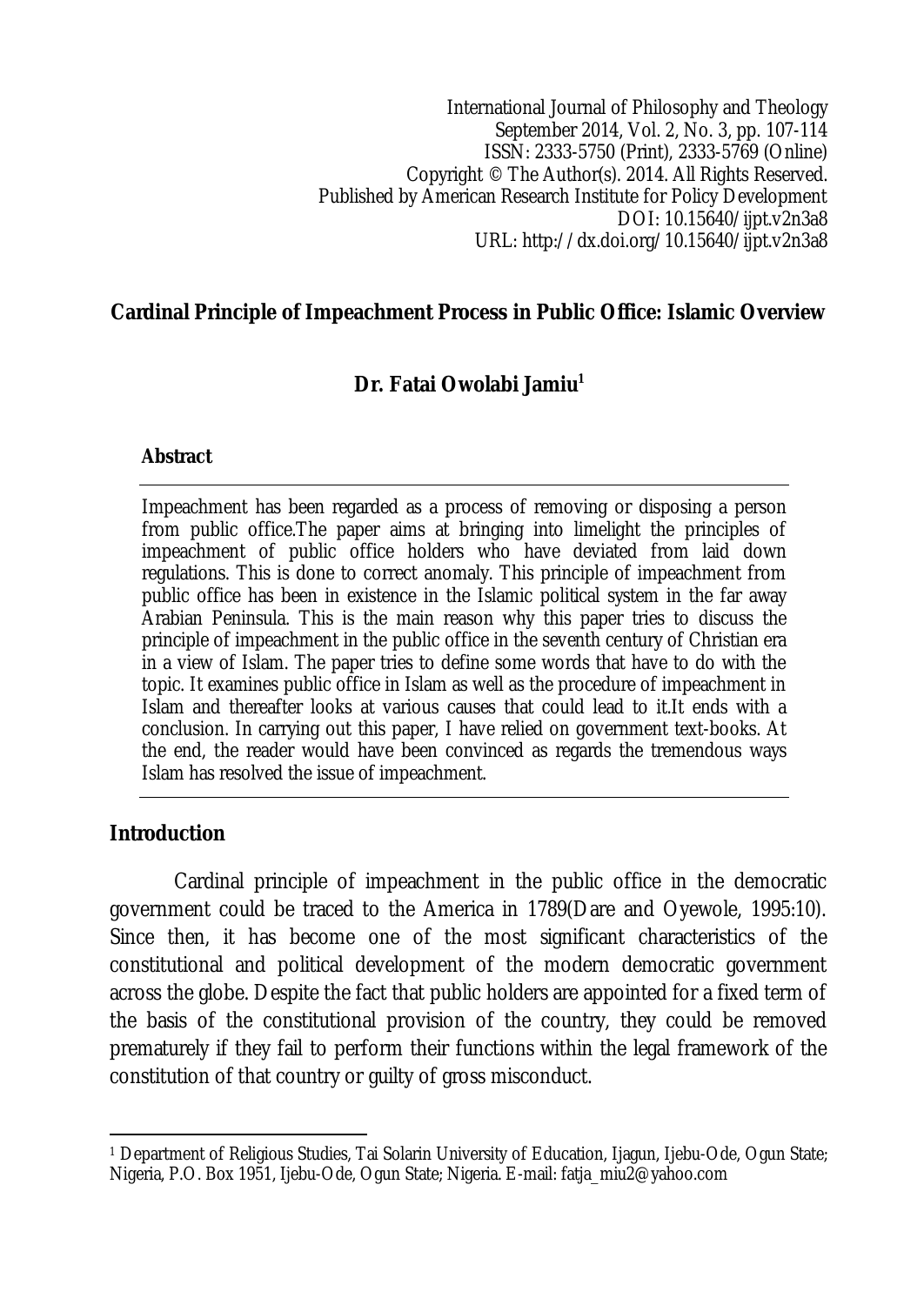A member of the house of legislature usually forwards the principle of impeachment in an ideal democratic system, a committee is appointed to investigate the allegation levied against such a public office holder. If the committee, after their thorough investigation, recommends impeachment, such a person is impeached before the legislature, usually with two third majority of its total strength (Aromolaran, n.d:168). Prior to the 1789 when this principle of impeachment was embodied in the constitution of the United States of America, this principle of impeachment from public office has been in existence in the Islamic political system in the far away Arabian Peninsula. This is the main reason why this paper tries to discuss the principle of impeachment in the public office in the seventh century of Christian era in a view of Islam.

## **Definition of Keywords**

For the clarification of this topic, some of the keywords used in the paper would be given working definition in the context of the paper. Principle could be defined as a basic truth of general law of cause and effects (Hornby, 1980:424).The term "impeachment" is taken out from its root verb 'impeach' which, according to West and Endicott (n.d:165), means to allege a person of being dishonest, but in the context of this paper, impeachment is a process of removing or disposing a person from public office. Public could be defined as a thing that concerns people in general (Hornby and Tomori, 1982:257) while office simply means building of a governmental department including the staff, their work and duties. In the context of this paper, public office could be defined as a position of authority in the department of any tier of government in the society.

## **Public Office in Islam**

Public office in Islam is a trust (*Amanah*) entrusted on the public officer by community who appoints him. This, it represents a psychological contract between a public office and the general people whom he would try to guide, protect and treat in a justly manner. In Islamic political system, public office is a crucial matter that needs to be handled by matured and pious fellow, as Badawi and Beekun (2004:1) opine, who possess solidcharisma to lead the community. This, it is communal duty(*FardKifayah* ) of a community to appoint a reliable and charismatic fellow as their leader in all circumstances. The community must appoint a leader during a journey, select an Imam to lead the prayer and choose a leader for other group activities.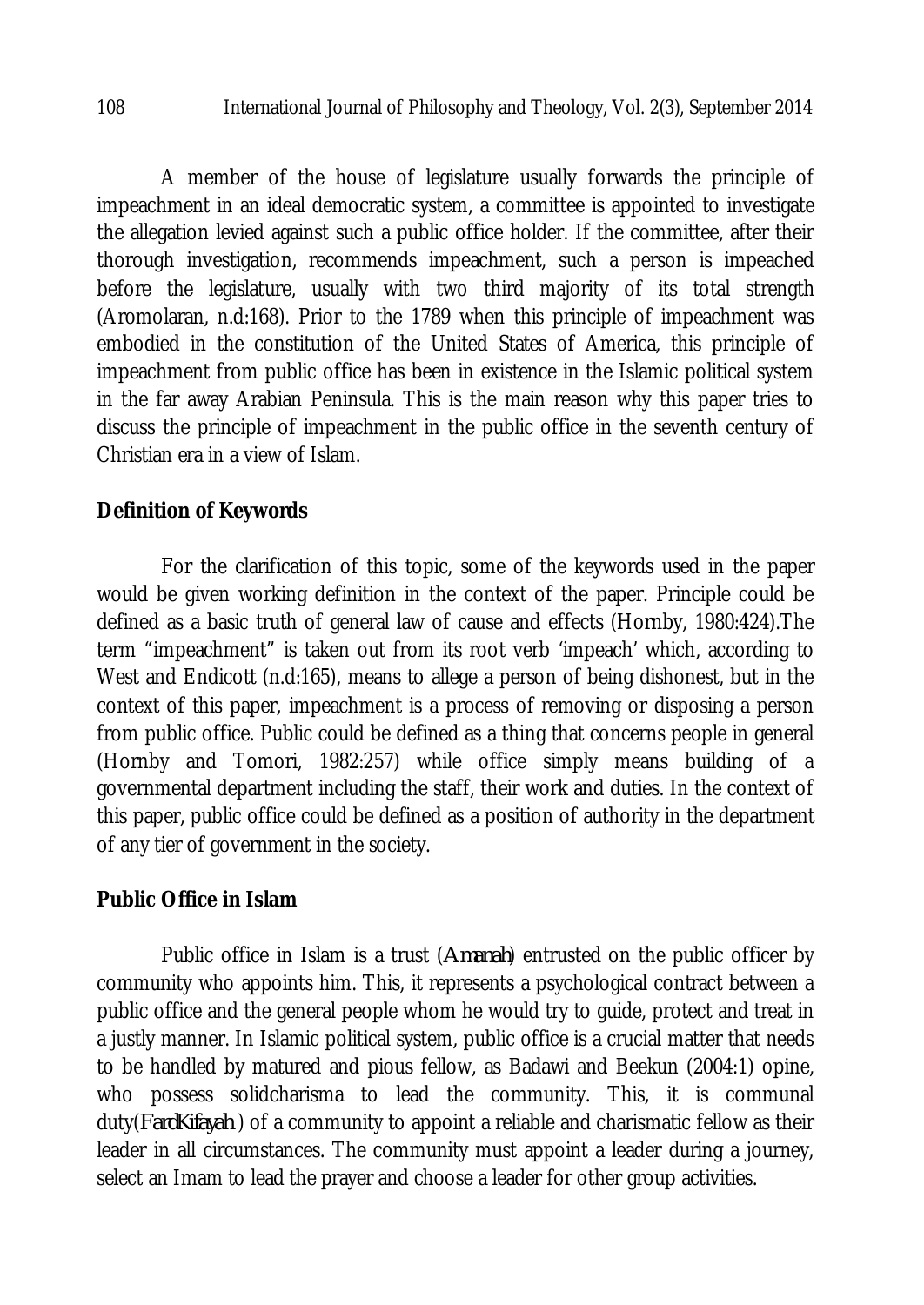For instance, the role of leader of the house.This is the reason why the Prophet (S.A.W) says:

When three are on a journey, they should appoint one of them as their commander (Al-Sijistani, n.d:231). each of you is a guardian, and each of you will be asked about his subjects (Al-Bukhari, n.d:733).

As a result of this, Muhibbud-Din (2004:210-211) analyses the duties of a person who holds public office in an Islamic community and it summarily goes as follows:

- a. Public office holder should enforce *Shari'ah* and Islamic norms in the area he is charge with.
- b. He is required to take counsel from the *Majlissh-Shura* or the consultative council or committee in the community.
- c. He must ensure justice, equity and general welfare of the people which are the aim of Islamic Community.
- d. He supervise the affairs of the people in the same way irrespective of their status and tribal affiliation.
- e. He should regard the public properties as trust and the public which he is going to bear the responsibility for its expending.

## **Procedure of Impeachment in Islam**

More than a millennium before the embodiment of the principle of impeachment in the constitution of the United States of America, this principle has been excited in Islamic political theory, when a public officer is about to undergo impeachment due to his inability to cope with the office or guilty of religio-political misconduct and this is brought to the notice of head of government who may be *Khalifah*, *amir* or *sultan*. The head of government tenders the allegation to his advisory and consultative council called *Majlissh-Shura*. The concerned public officer is invited to defend himself after thorough investigation (Bakhsh, 1981:30). If the accused were guilty, the advisory and consultative council would pass their recommendation to the head of government to impeach such a person.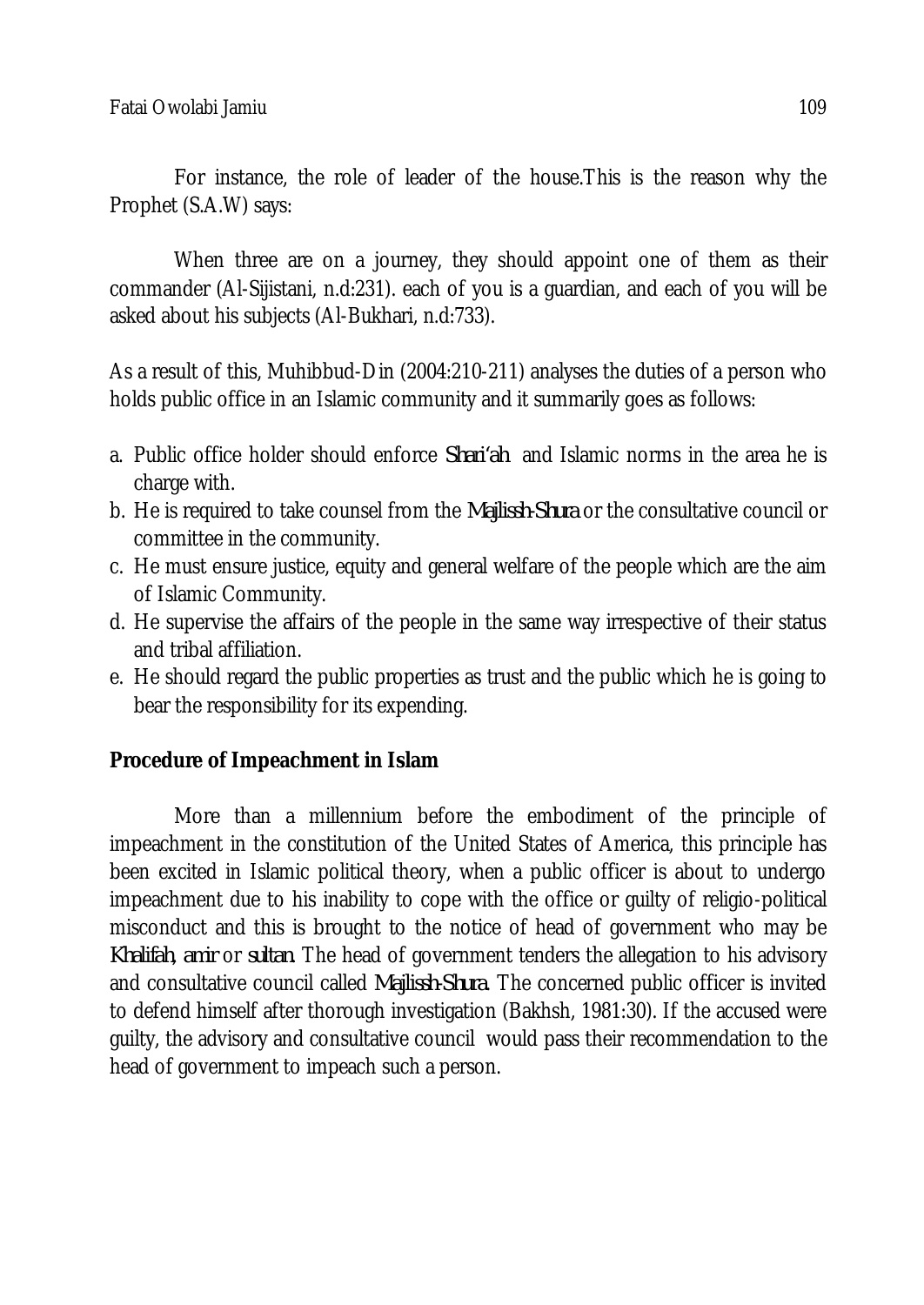If the members of advisory and consultative council do not maintain unanimous agreement on the recommendation for the impeachment of such an accused public office, the matter is left to the discretion of the head of government to impeach or retain him without putting the majority or minority view on the matter into consideration (Badawi and Beekun, 2004:11). But if the accused public officer is head of government himself such as a president or governor, the community may persuade him to leave the office in order to avoid chaos and bloodshed.

## **Impeachment from the Public Office in Islam**

In an Islamic community, impeachment of the public officer from office is inevitable if he fails to conform himself within these duties earlier mentioned or offences that fall within the following actions.

i. Failure of Public Officer to Comply with *Shari'ah*

The public office holder could be impeached if he fails to confine himself within the fold of *Shari'ah* law, which is the law of the land. He should follow the injunctions of Allah and His Prophet (SAW) in all his undertaking in the discharging of his duty. He should not carry out a policy repugnant to the ethical principle of *Shari'ah*as his authority and obedience from the community is justifiable as long as he also obeys the injunctions of Allah and the Prophet (SAW) because obedience to the public officer is not unconditional as Qur'ansays:

…… and obey not him whose heart we have made heedless of our remembrance, and who follows his own lusts and whose affair has been lost (Q18:28)

## Prophet also says:

There is no obedience to any creature (Makhluq) in the act of disobedience to the creator (Khaliq) Al-Bukhari, n.d:1058).

The community needs to pursue her normal social activities in an atmosphere of mutual trust and confidence by remain loyal to the government of the time provided it acts in accordance with the injunctions of *Shari'ah*. Similarly, community are obliged to impeach public officials from the office if they contravene the explicit provisions of *Shari'ah*(Kakakhel,1978:95).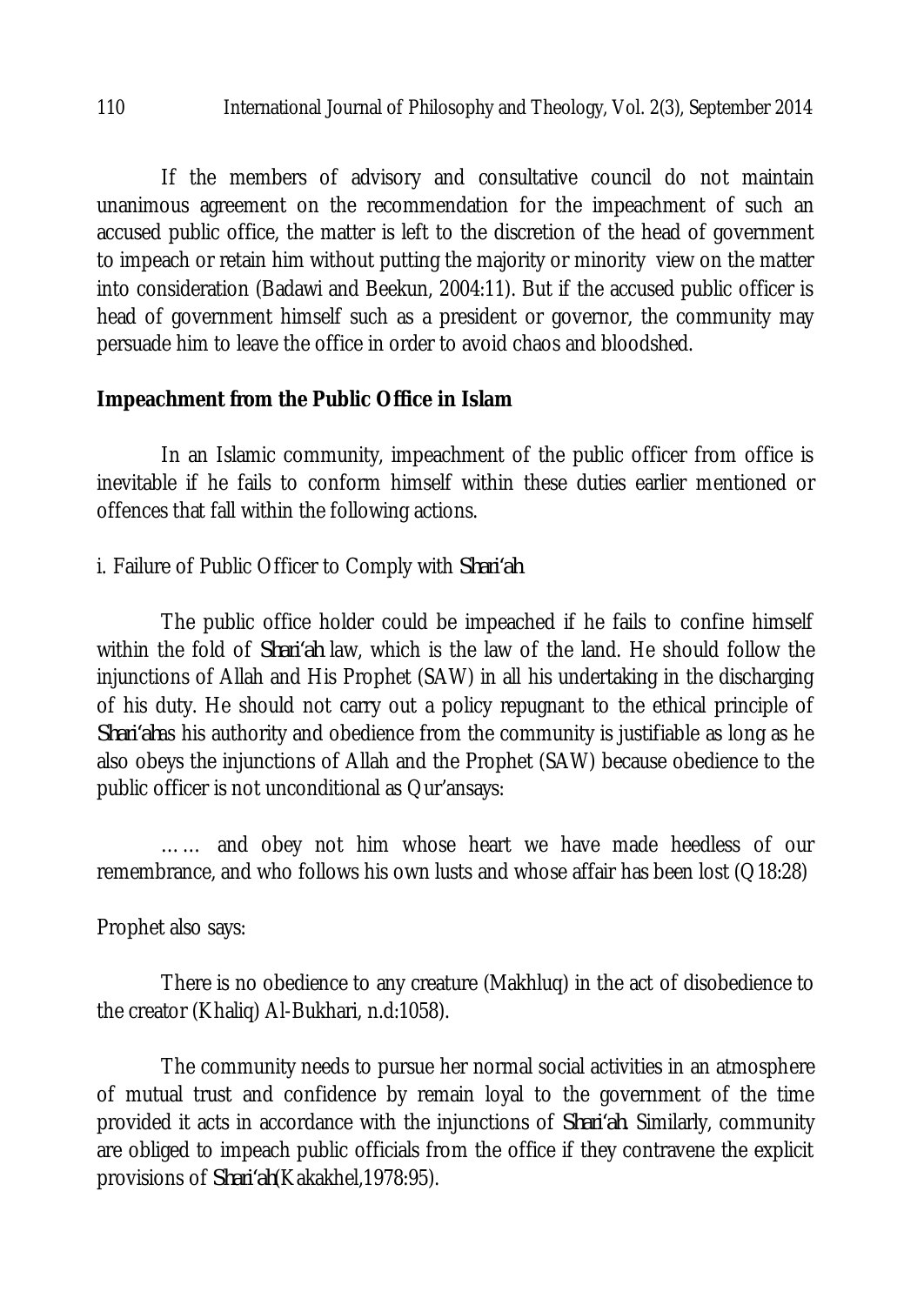ii. Failure of Public officer to Maintain Justice in Decision

Public officer could be impeached if he fails or too weak to maintain justice in the decision of the government that affects the public. In Islamic community, public officer is expected to act justly in the administration and management of his office. He should not allow his personal feeling, hatred, tribal affiliation and selfish interest hamper him from maintaining justice even if strife would follow. Qur'an says:

Oh you who believe! Stand out firmly for Allah as just witnesses, and let not the enmity and hatred of others make you avoid justice. Allah is well-acquainted with what you do  $($   $Q5:8)$ 

Prophet also says:

An Amir is a shield for the followers. They fight behind him and they are protected by him. If he enjoins fear of Allah and dispenses justice. There will be a reward for him and if he enjoins otherwise, it bounces back on him (Muslim, 1995:4542).

iii. Incompetence of Public Officer

In an Islamic community, public office holder could be impeached if he is not competent to carry the public along in his administration. Public are obliged to recognize and obey the audacity and charisma of the public officer if they believe that the officer is more capable of his duty. But if they doubt his capabilities, they will be less enthusiastic in accepting his authority over them. This will result to chaos and disorderliness that will creep into the community (Badawi and Beekun, 2004:39).Public officer must see beyond assumed boundaries and come up with solutions or visions that public can visualize and then project these visions for everyone to see and pursue (Murad, n.d: 9). Abu Dharr was reported to have requested from the Prophet (SAW) to appoint him into public office. The latter replied him thus:

Abu Dharr, you are weak and authority is trust on the Day ofJudgment, it is a cause of humiliation and repentance except for one who fulfills its obligations and probably discharges the duties attendant thereon.(Muslim, 1995:1015).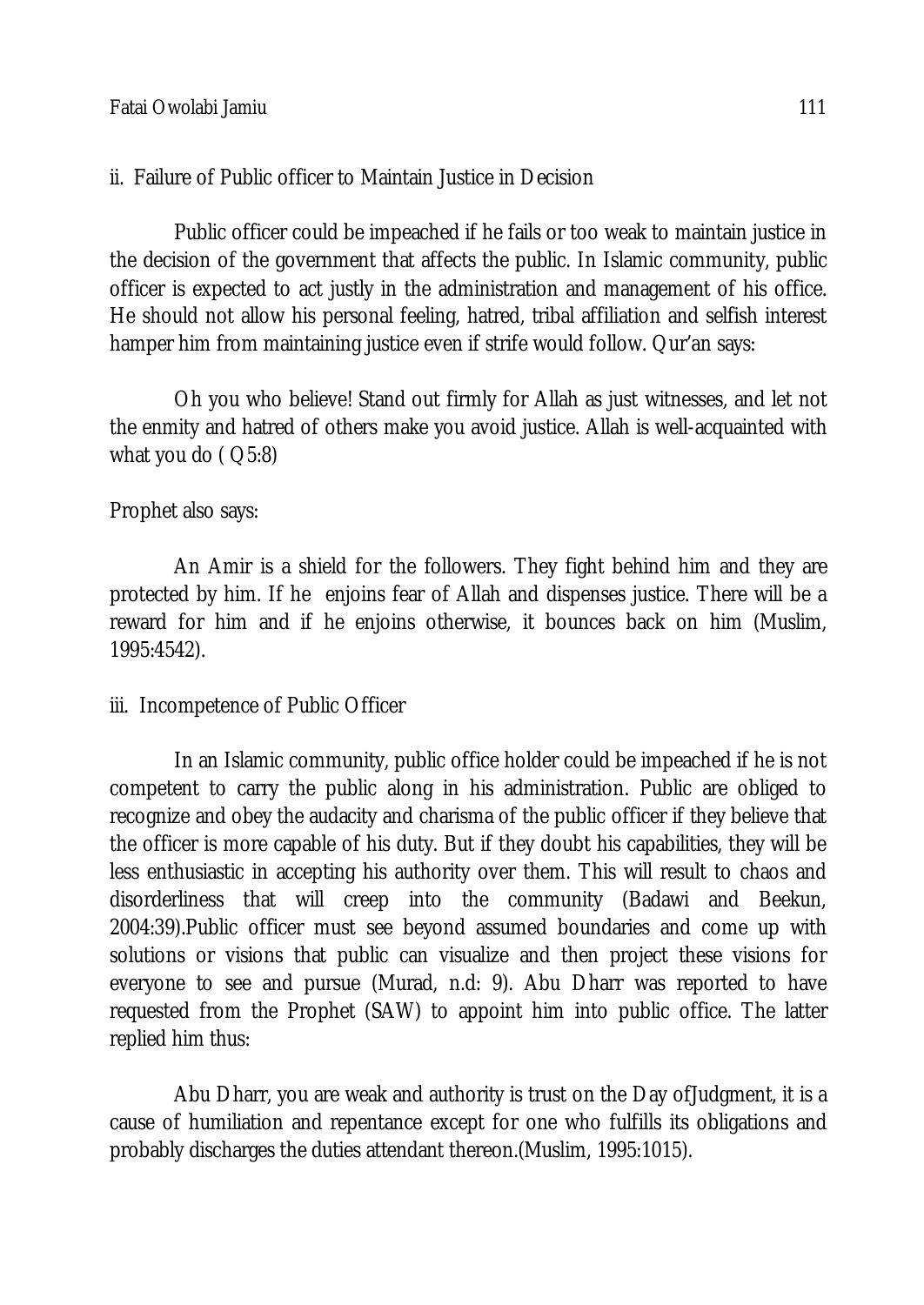#### 112 International Journal of Philosophy and Theology, Vol. 2(3), September 2014

iv. Guilty of Gross Misconduct

Public officer could be impeached if he falls victim of engaging himself in gross misconduct in his office such as misappropriation of public fund, embezzlement of public fund, assassination and all sorts of social indiscipline. Public office is not an ordinary assignment or access to immunity (from trial for any misconduct during the tenure) but a trust in the spiritual and physical sense, which must be fulfilled. The Prophet (SAW) says:

Whose from you is appointed by us to a position of authority and he conceals from us a needle or something smaller than that, it would be misappropriation of public funds and he will have to produce it on the Day of Judgment (Muslim, 1995:4542).

## v. Change in Physical Person of Public Officer

A public officer could be impeached if there occurs a change in his physical person due to old age or accident. This change in physical person could be loss of physical sense or loss of bodily organs such as eyesight, loss of hearing organs, loss of two hands and feet (Al-Mawardi,n.d:40).

## **Limitation to Impeachment Procedure in Islam**

It is indisputable fact that Islam does not go against the impeachment of a public officer if it was discovered that he could not physiologically and psychologically cope with the administration of the public office. Despite this, there is limitation in the application of the principle of impeachment in an Islamic community as Islam discourages the impeachment of a public officer if this would bring greater evil such as chaos, disorderliness, insecurity, civil war, political instability and disunity (Hasan, 1969:144). This does not mean that Islam wants to close her eyes to the fact that the public officer should be impeached if the administration of his office could bring an evil to the community, but this must be done in mature way in order to avert greater evil from that community (IbnBaz, n.d:2-3). Al-Jawziyyah (n.d:10) categorized the eradication of evil in a community into four techniques which go thus: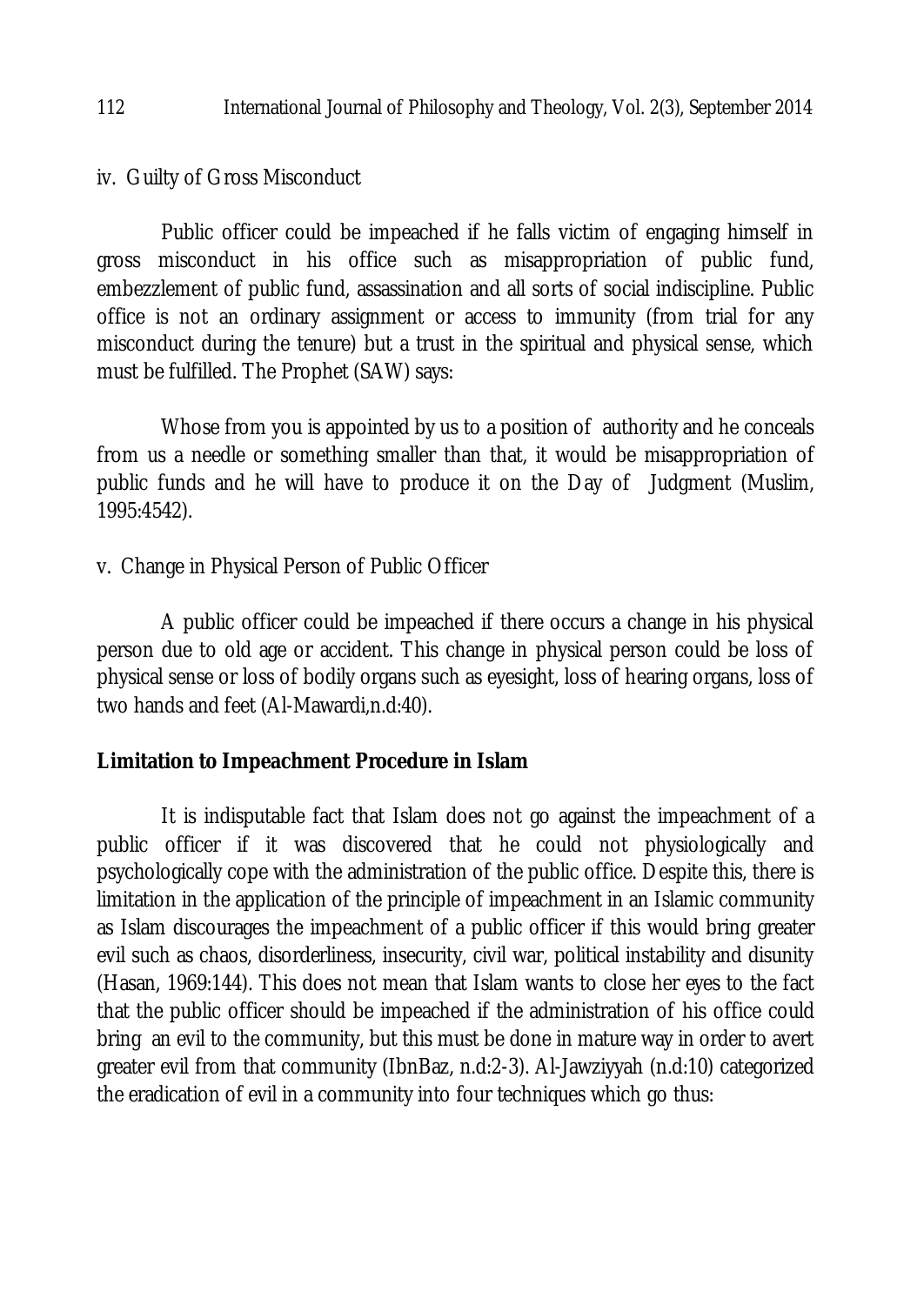a. Total eradication of evil in which case the opposite of evil (goodness) comes into being.

- b. Minimization of evil even if it cannot be totally eradicated
- c. Substitution of evil with a similar evil
- d. Substitution of evil with a greater or worse evil

The impeachment of public officer is a welcome idea if the eradication of evil caused by such a public officer is possible through the application of the first and second techniques, while the scholars of Islam do not maintain unanimous agreement on the application of the third technique impeachment. The application of the fourth technique is totally forbidden, as it would not bring anything better to the community. This is the reason why the Prophet (SAW) says:

Your authorities are the one you love and who love you they pray for you and you pray for them. Your evil authorities are the ones you hate and who hate you. You curse them and they curse you. It was asked: oh! Messenger of Allah, should we rise against them? He replied: No, as long as they establish thesalat (Prayer). If you see those in authority doing that you disapprove, then disapprove the act, but do not resort to rebellion against them (Abu Sulayman, 1991:19).

# **Conclusion**

The paper has attempted to discuss the principle of impeachment in the public office from Islamic perspectives. In the process of realizing this objective, the paper gave a working contextual definition to some keywords featuring in the topic. Public office, procedure of impeachment, impeachment and its limitation were thoroughly examined from the glance of Islam. It should be known that public office is a greater religious obligation in a community which needs good hands. The good management cannot be effectively carried out except with the co-operation of the consultative council through their sincere checks and balance roles. Lastly, Islam allows impeachment of public officer when the evil is pending on the whole community due to the shortcoming of public office administration, but if this step will bring in another greater evil, the community should desist from it.